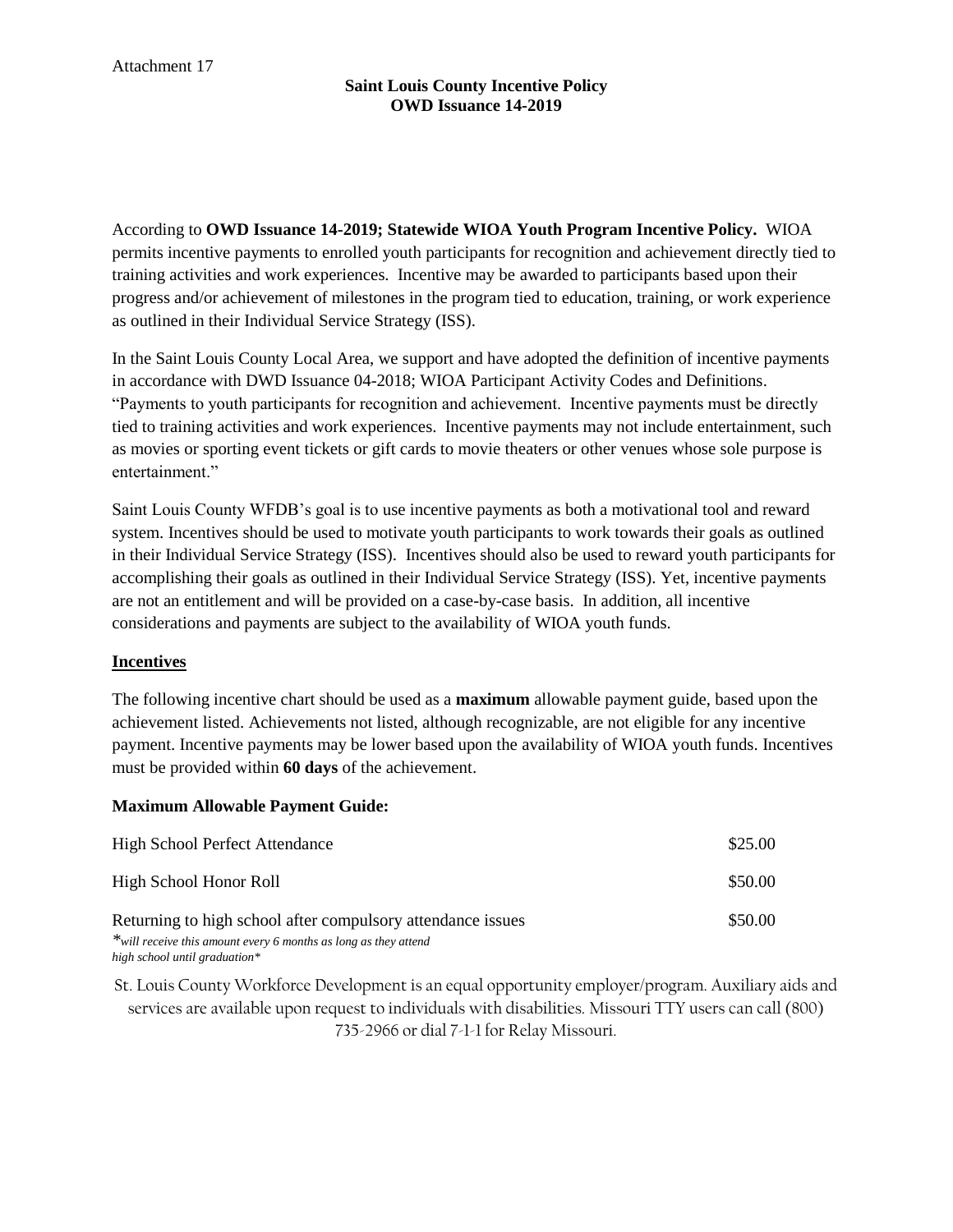| Attainment of a High School Diploma                                                                                                                                                                                                                 | \$100.00 |
|-----------------------------------------------------------------------------------------------------------------------------------------------------------------------------------------------------------------------------------------------------|----------|
| <b>HISET</b> Attainment                                                                                                                                                                                                                             | \$100.00 |
| Completion of a Dropout Prevention and Recovery program<br>and the receipt of a secondary school diplomas or its recognized equivalent<br>Including a recognized certificate of attendance or similar document for<br>Individuals with disabilities | \$100.00 |
| Attainment of Post-Secondary Certificate                                                                                                                                                                                                            | \$150.00 |
| Completion of Entrepreneurial training                                                                                                                                                                                                              | \$25.00  |
| Completion of Financial Literacy training                                                                                                                                                                                                           | \$25.00  |
| Completion of first Adult Education & Literacy remediation<br>*at least 40 hours                                                                                                                                                                    | \$100.00 |
| Completion of each subsequent Adult Education & Literacy remediation<br>*at least 40 hours                                                                                                                                                          | \$25.00  |
| Post TABE test and increasing score by one EFL in one area                                                                                                                                                                                          | \$25.00  |
| Post TABE test and increasing score by two EFL in one area                                                                                                                                                                                          | \$50.00  |
| Post TABE test and increase above an 8 <sup>th</sup> grade level in all deficient areas                                                                                                                                                             | \$75.00  |
| Completion of an unpaid internship<br>*90 days or longer                                                                                                                                                                                            | \$100.00 |
| Completion of a pre-apprenticeship program                                                                                                                                                                                                          | \$50.00  |
| Completion of a pre-apprenticeship program that leads to<br>an apprenticeship                                                                                                                                                                       | \$200.00 |

## **Documentation**

## **Case Management System Documentation**

All incentives must be documented via a service note in the current case management system. The service note must include the following information: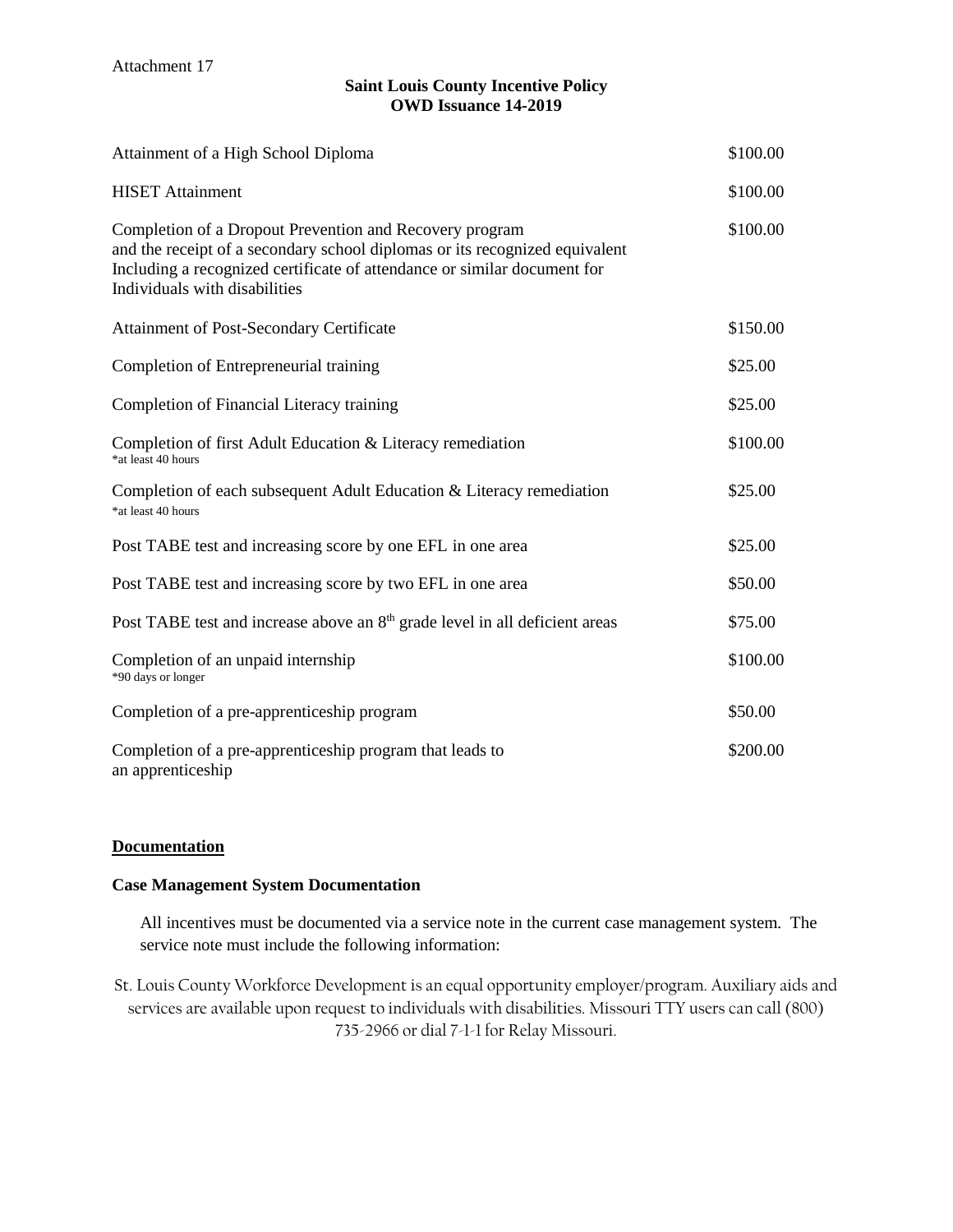- Reason for the incentive
- List the documentation used to authorize the incentive
- Date of incentive
- Tally of all incentives received thus far

#### **File Documentation**

At least one of the "allowable documentation" sources must be in the participant's file. A signed "incentive" receipt must also be in the participant's file. In addition, a copy of the payment source must be in the file (i.e. copy of the VISA/Mastercard/AMEX gift card, money order, cashier's check or organizational check).

#### *Examples of allowable documentation:*

| <b>INCENTIVE CATEGORY</b>             | <b>ALLOWABLE DOCUMENTATION</b>                                                                               |
|---------------------------------------|--------------------------------------------------------------------------------------------------------------|
| <b>High School Perfect Attendance</b> | <b>School Records</b>                                                                                        |
| High School Honor Roll                | School Records                                                                                               |
| <b>Compulsory Attendance</b>          | School Records                                                                                               |
| High School Diploma                   | <b>School Records</b>                                                                                        |
| <b>HISET Attainment</b>               | Copy of the HISET Comprehensive Score Report                                                                 |
| Drop-out Recovery                     | Documentation from the organization or entity providing<br>the drop-out recovery services/training/education |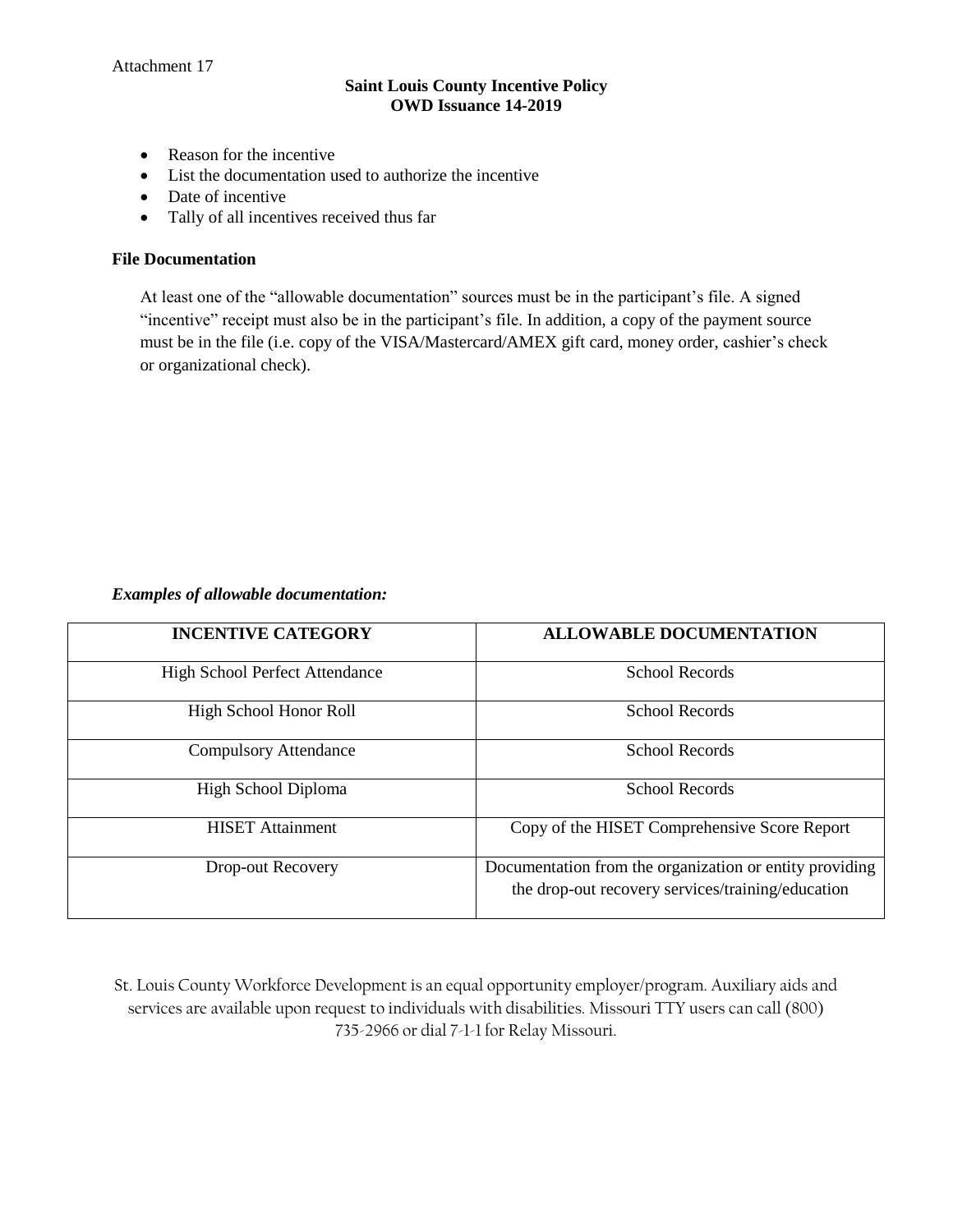| Post-Secondary                                        | School Records or Copy of Diploma or Copy of<br>Certificate or Copy of License              |
|-------------------------------------------------------|---------------------------------------------------------------------------------------------|
| Entrepreneurial Training, Financial Literacy Training | Certificate of Completion or Attendance Sheets                                              |
| <b>AEL</b> Remediation                                | Attendance Sheets or Documentation from the AEL<br>Instructor                               |
| <b>TABE EFL increases</b>                             | AEL TABE test sheets                                                                        |
| Unpaid Internship                                     | Documentation from employer, company, agency or<br>entity providing the internship          |
| Pre-Apprenticeship                                    | Documentation from the agency, company, union or<br>entity providing the pre-apprenticeship |

# **Payments:**

Incentive payments will be determined by the subrecipent, in accordance with Department of Labor Federal Regulations 34 -CFR 463.37 section 681.640 and Uniform Guidance 2 CFR part 200 and DWD Issuance 08-2017; WIOA Participant Activity Codes and Definition Revisions, *"Payments to youth for participation recognition and achievement. Incentive payments must be directly tied to training activities and work experiences. Incentives payments may not include entertainment, such as movie or sporting event tickets or gift cards to movies theaters or other venues whole sole purpose is entertainment."*

St. Louis County Division of Workforce will **ONLY** reimburse for the face value of the payment. St. Louis County Division of Workforce does not pay for activation fees and or any service fee associated with obtaining gift cards, money orders, cashier checks or organizational checks. St. Louis County Division of Workforce Development recommends subrecipent purchase specific store gift cards to eliminate any additional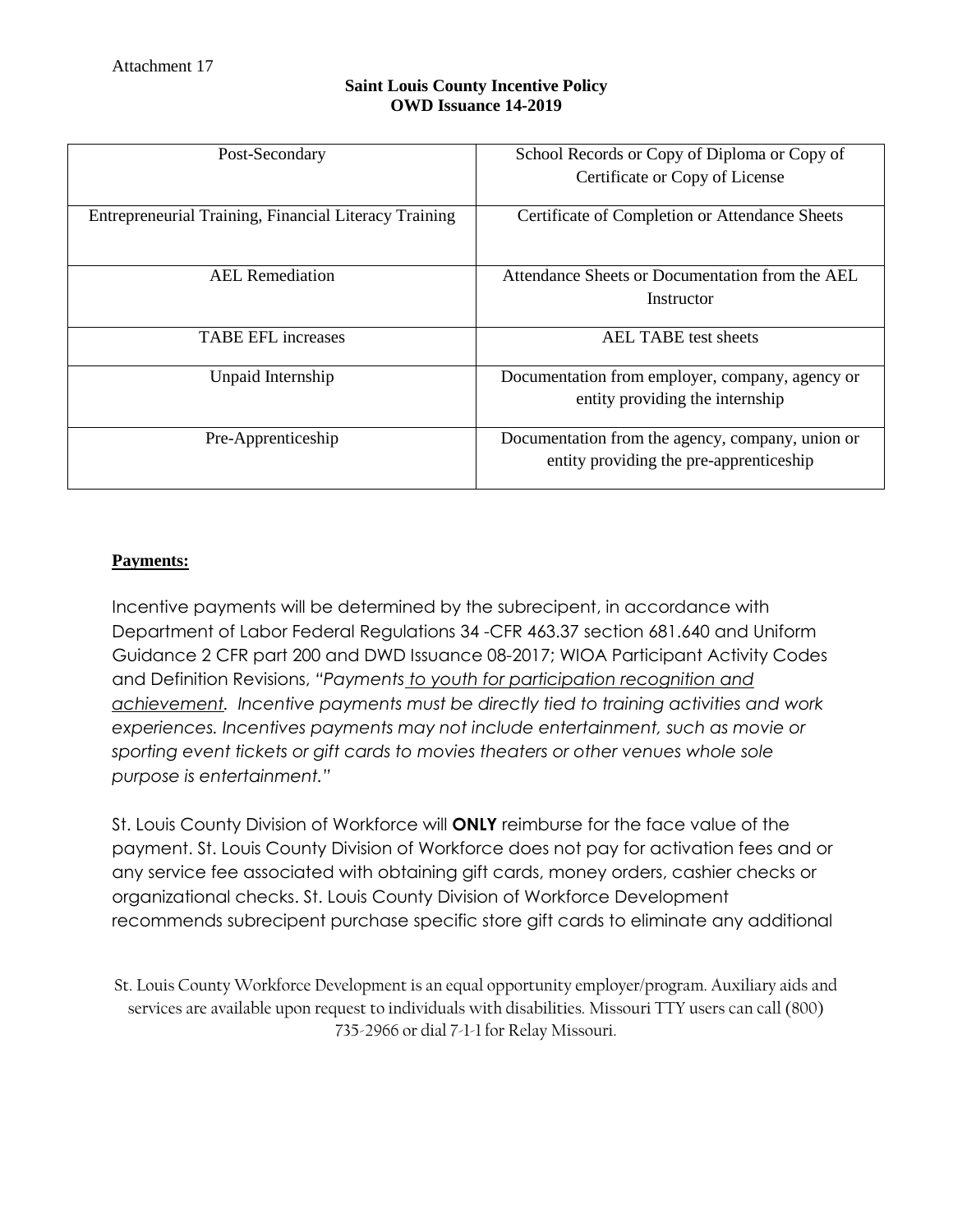fees. These stores include but are not limited to; Macy's, Wal-Mart, Targets, etc. this is ONLY a suggestion not a directive.

If you have any questions please contract St. Louis County Division of Workforce Development prior to the purchase to ensure your reimbursement.